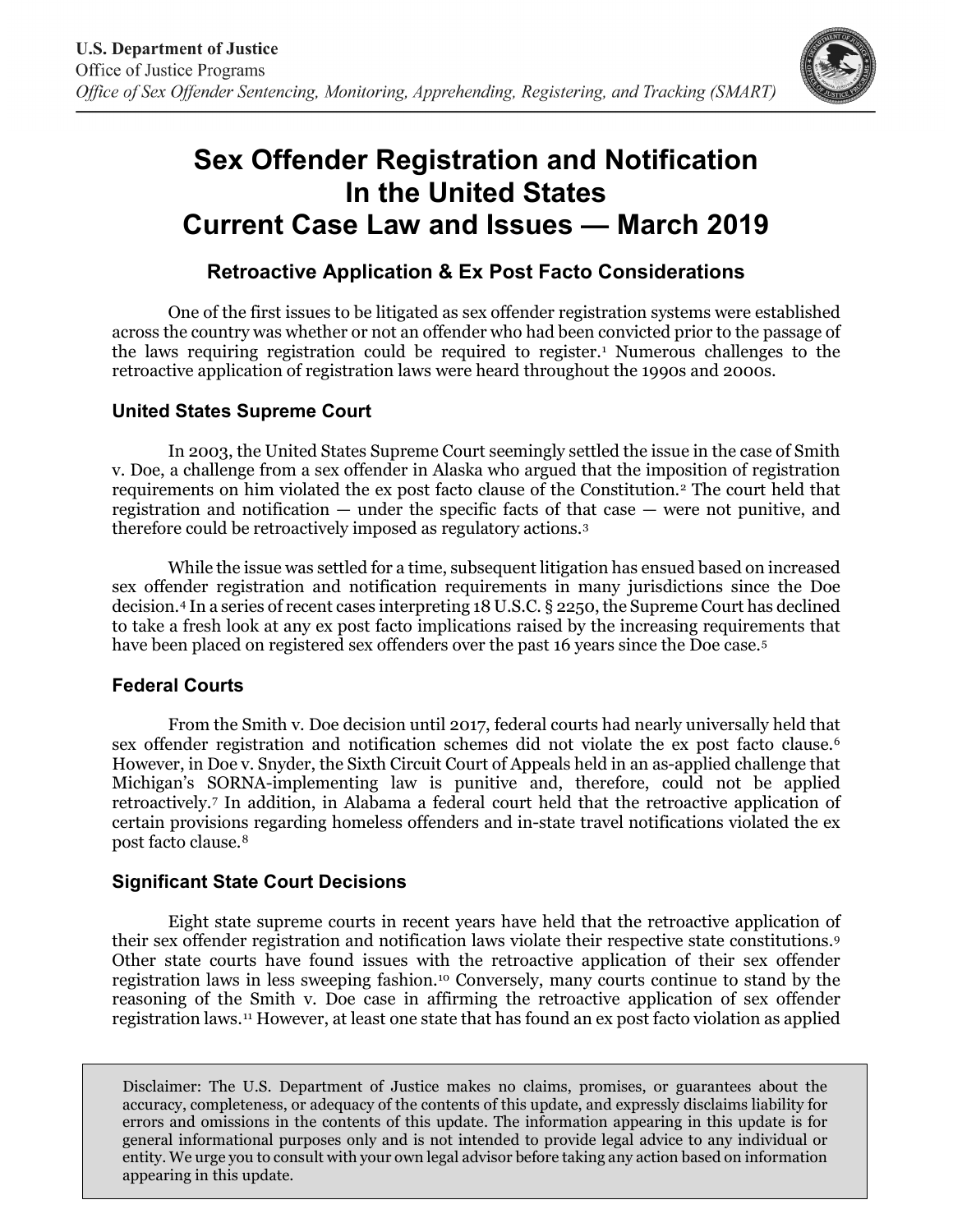to its own offenders does not apply to persons convicted in another state who then relocate.<sup>[12](#page-2-2)</sup>

Occasionally an offender's registration requirements might begin — or become more onerous — when laws are amended after the date of an offender's sentencing. Some courts require the specific performance of a plea agreement or court order when sex offender registration was not specifically ordered by the sentencing court, was bargained away as part of plea negotiations or when an offender was given a specific classification or tier at sentencing.[13](#page-2-3) However, many states continue to require registration and notification under such circumstances. For example, California held that a defendant was properly subjected to community notification in 2004 even though he had entered a plea agreement in 1991 that was silent on the issue.[14](#page-2-4)

### **Additional Court Opinions**

A federal court enjoined the enactment of Nevada's SORNA-implementing legislation based on ex post facto concerns for a number of years.[15](#page-2-5) In Kentucky, one court has held that increasing the penalties for a failure to register does not violate the ex post facto clause.[16](#page-2-6) In other states, some offenders have been able to be removed from the registry when the statute is changed in a way that benefits them.<sup>[17](#page-2-7)</sup>

- i. incarcerated or under supervision, either for the predicate sex offense or for some other crime;
- ii. already registered or subject to a pre-existing sex offender registration requirement under the jurisdiction's law; or
- iii. re-enters the jurisdiction's justice system because of a subsequent felony conviction.

The National Guidelines for Sex Offender Registration and Notification, 73 Fed. Reg. 38,030, 38,046 (July 2, 2008); Supplemental Guidelines for Sex Offender Registration and Notification, 76 Fed. Reg. 1630, 1639 (Jan. 11, 2011), available a[t https://www.govinfo.gov/content/pkg/FR-2008-07-02/pdf/E8-](https://www.govinfo.gov/content/pkg/FR-2008-07-02/pdf/E8-14656.pdf)  $\frac{14656. \text{pdf}}{2 \text{ Smith}}$ 

<span id="page-1-2"></span><sup>3</sup> *Id.*

<span id="page-1-3"></span><sup>4</sup> *See, e.g.,* Jensen v. State, 905 N.E.2d 384 (Ind. 2009) (person convicted after the initial passage of the law could be required to comply with amended requirements).

<span id="page-1-4"></span><sup>5</sup> *See* United States v. Kebodeaux, 570 U.S. 387 (2013) (assuming without deciding that Congress did not violate the ex post facto clause in enacting SORNA's registration requirements); United States v. Juvenile Male, 564 U.S. 932 (2011) (declining to address whether SORNA's requirements violated the ex post facto clause on grounds of mootness); Carr v. United States, 560 U.S. 438 (2010) (declining to address the issue of whether SORNA violates the ex post facto clause).

<span id="page-1-5"></span><sup>6</sup> *See, e.g.*, Shaw v. Patton, 823 F.3d 556 (10th Cir. 2016); United States v. Parks, 698 F.3d 1 (1st Cir. 2012); United States v. W.B.H., 664 F.3d 848 (11th Cir. 2011).

- <span id="page-1-6"></span><sup>7</sup> Doe v. Snyder, 834 F.3d 696 (6th Cir. 2016).
- <span id="page-1-7"></span>8 McGuire v. Strange, 83 F. Supp. 3d 1231 (M.D. Ala. 2015).

<span id="page-1-8"></span><sup>9</sup> Doe v. State, 189 P.3d 999 (Alaska 2008); Wallace v. State, 905 N.E.2d 371 (Ind. 2009); State v. Letalien, 985 A.2d 4 (Me. 2009); Doe v. Dep't of Pub. Safety & Corr. Servs., 62 A.3d 123 (Md. 2013); State v. Williams, 952 N.E.2d 1108 (Ohio 2011); Starkey v. Okla. Dep't of Corr., 305 P.3d 1004 (Okla. 2013) (detailing all case law from state courts regarding retroactive application of sex offender registration and notification statutes); Commonwealth v. Muniz, 164 A.3d 1189 (Pa. 2017). One additional case along these lines, Doe v. Phillips, 194 S.W.3d 833 (Mo. 2006), has subsequently been rendered moot, Doe v. Keathley, 2009 Mo. App. LEXIS 4 (Jan. 6, 2009). In 2016, an unusual series of cases in Kansas first held that the state's registration system was punitive in effect — and thus retroactive application was unconstitutional then overturned that decision. Doe v. Thompson, 373 P.3d 750 (Kan. 2016) (registration system is punitive); State v. Buser, 371 P.3d 886 (Kan. 2016) (same); State v. Redmond, 371 P.3d 900 (Kan. 2016) (same). *But* 

<span id="page-1-0"></span><sup>1</sup> SORNA Guidelines require that jurisdictions register offenders whose "predicate convictions predate the enactment of SORNA or the implementation of SORNA in the jurisdiction" when an offender is —  $\overline{a}$ 

<span id="page-1-1"></span><sup>2</sup> Smith v. Doe, 538 U.S. 1009 (2003).